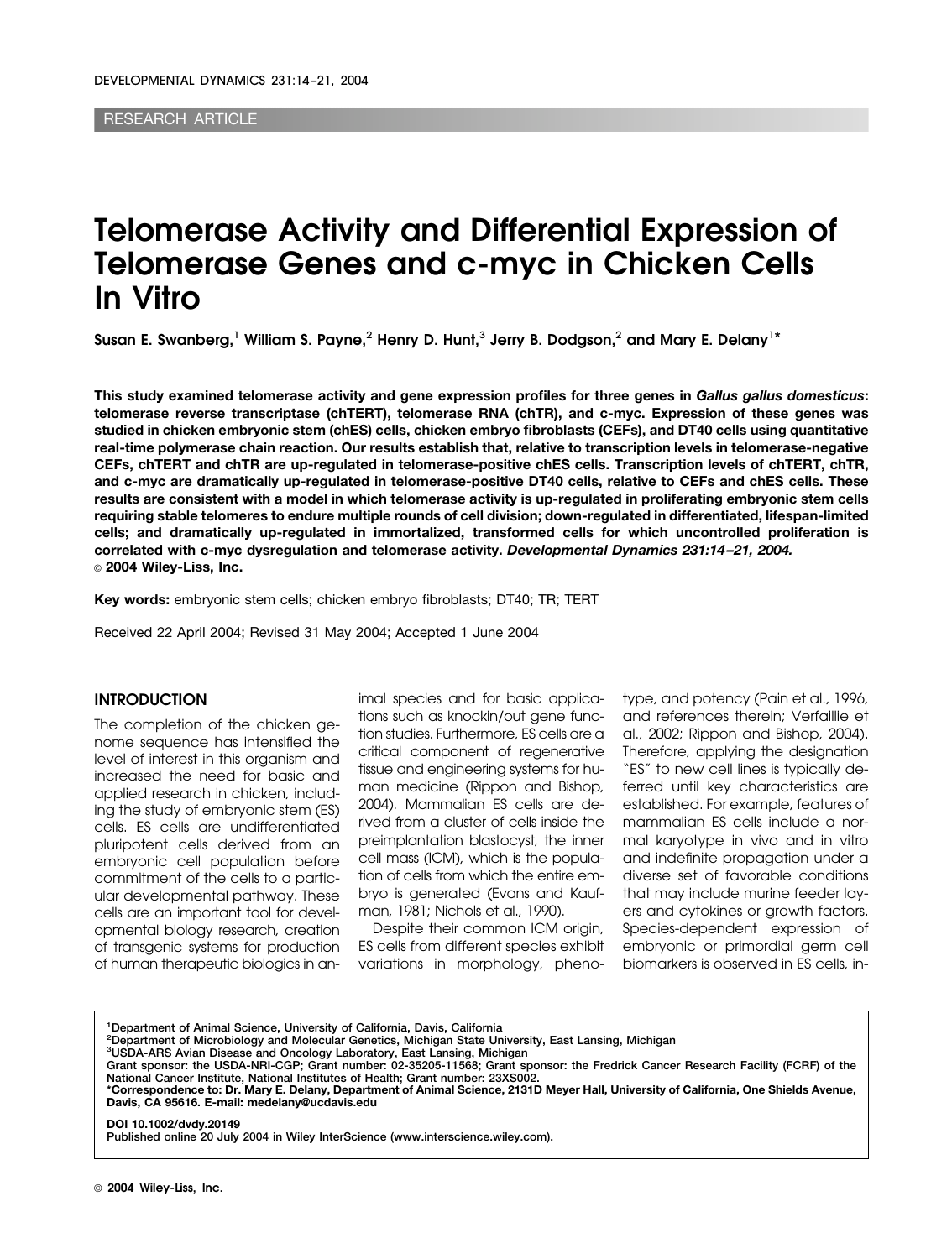cluding alkaline phosphatase activity and cell surface antigens such as ECMA-7, SSEA-1,-3, and EMA-1,-6 (Strickland et al., 1980; Kemler et al., 1981; Hahnel and Eddy, 1987; Urven et al., 1988). Verfaillie et al. (2002) suggest that distinguishing criteria for ES cell designation should include: (1) the capacity to differentiate into multiple cell types representing ectoderm, endoderm, or mesoderm in vitro; (2) the capacity to contribute to all cell lineages, including germ line upon implantation into a host embryo; and (3) a demonstration that a cell line established from a single ES cell (i.e., clonally derived) possesses the pluripotent character of the original ES culture from which it was derived.

In the chicken, the "blastoderm" embryo (Stages IX–XI: Eyal-Giladi and Kochav, 1976) found within the egg at the time it is laid consists of  $\sim$ 50,000 cells and is equivalent to the mammalian morula. Chicken blastodermal-derived cells cultured in vitro exhibit many of the features of mammalian ES cells and, therefore, are considered chicken ES (chES) cells. These features include amenability to long-term culture as well as alkaline phosphatase activity and antigenic marker expression (e.g., EMA-1, SSEA-1,-3). Evidence for the capacity of chES cells to contribute to all lineages has been shown by the generation of somatic and germline chimeras and the condition-dependent in vitro differentiation of chES cells into diverse cell types (Pain et al., 1996, 1999; Dinsmore et al., 1998; Tsai et al., 1999 [U.S. Patent 6,140,118]).

Constitutive telomerase activity is a feature of mammalian ES cell systems (Thomson et al., 1998; Amit et al., 2000; Xu et al., 2001; Verfaillie et al., 2002; Carpenter et al., 2003). Telomerase is the enzyme responsible for replicating and maintaining the telomeres of proliferating cells (Blackburn and Gall, 1978). Telomere erosion due to a lack of telomerase is a well-studied mechanism that can promote cellular senescence or induce apoptosis (Forsyth et al., 2002; Swanberg and Delany, 2003, and references therein). Constitutive telomerase activity in ES cells may enable them to evade the

telomere clock mechanism, which might otherwise impose a limitation on the proliferative potential of individual cells and lineages.

The status of telomerase activity is unknown in long-term cultures of chES cells maintained in the absence of feeder layers or cytokine supplementation. Therefore, in this study, we sought to establish telomerase activity profiles in chES cells cultured up to 181 days without feeder layers or cytokines. Furthermore, to explore the underlying basis for these telomerase activity profiles, we studied mRNA expression levels of the genes that encode the components of the telomerase holoenzyme, chicken telomerase RNA (chTR) and chicken telomerase reverse transcriptase (chTERT). We also examined the transcript levels of cmyc, a transcription factor known to be involved in the regulation of TERT expression. The gene expression profiles from the chES cultures were compared with corresponding profiles of telomerase-negative primary chicken embryo fibroblasts (CEFs) and telomerase-positive transformed DT40 cells.

This study represents the first time these genes have been studied using a highly sensitive quantitative real-time polymerase chain reaction (PCR) assay and the first time chTERT and chTR expression have been studied in any context. Our results reveal distinct gene expression patterns among c-myc, chTERT, and chTR in three in vitro chicken systems: chES cells, CEFs, and DT40 cells, thereby providing insight into the mechanisms that may contribute to cellular immortalization in nontransformed and transformed cells in chicken.

## **RESULTS**

# **Telomere Repeat Amplification Protocol Assay**

Table 1 summarizes the telomere repeat amplification protocol (TRAP) results, and Figure 1 shows representative TRAP gels for the blastodermal embryos and chES cultures. Five of six pooled blastodermal embryo samples collected from unincubated, embryonated eggs, exhibited a positive telomerase activity profile as measured by the PCRbased TRAP (Kim et al., 1994). The remaining sample exhibited no telomerase activity. Of 21 samples of chES cells in culture for periods ranging from 7 to 181 days, 18 exhibited telomerase activity. A definitive conclusion regarding telomerase activity in the remaining three samples could not be drawn due to technical artifacts that could not be resolved. The results for these samples, therefore, were designated as inconclusive (Table 1). Representative TRAP results are illustrated in Figure 1. Of all the samples tested, 10 were from cultures older than 100 days. Nine of these samples were telomerase-positive, and the result for the remaining sample was inconclusive. Whether or not supplements such as chicken embryo extract (CEE) or turkey navel extract (TNE) were added to the media, chES samples were telomerase-positive (Table 1). As a check on antigenic status of the cells, a commonly used antigenic cell marker for ES cells, EMA-1, was examined in two long-term chES cultures. Cells from both samples were positive for EMA-1 (see Table 1; Fig. 2).

Because mouse STO cells are commonly used as feeder cell layers for ES systems, including chES cells and because mouse cells are typically telomerase-positive, irradiated and nonirradiated STO cells were examined for telomerase activity to determine the potential impact of this cell layer on telomerase assay results. In both cases, the STO samples were positive for telomerase activity and exhibited a TRAP ladder consistent with the nonprocessive nature of mouse telomerase (Prowse et al., 1993), see Figure 1.

# **Gene Transcript Analysis**

Relative transcript levels of chTERT, chTR, and c-myc mRNAs were examined using quantitative real-time PCR in telomerase-positive chES cultures 24 and 25 (Table 1), cultured for 148 and 153 days, respectively. Gene-specific values from three replicate samples per culture were averaged, and an overall average for the two cultures was calculated for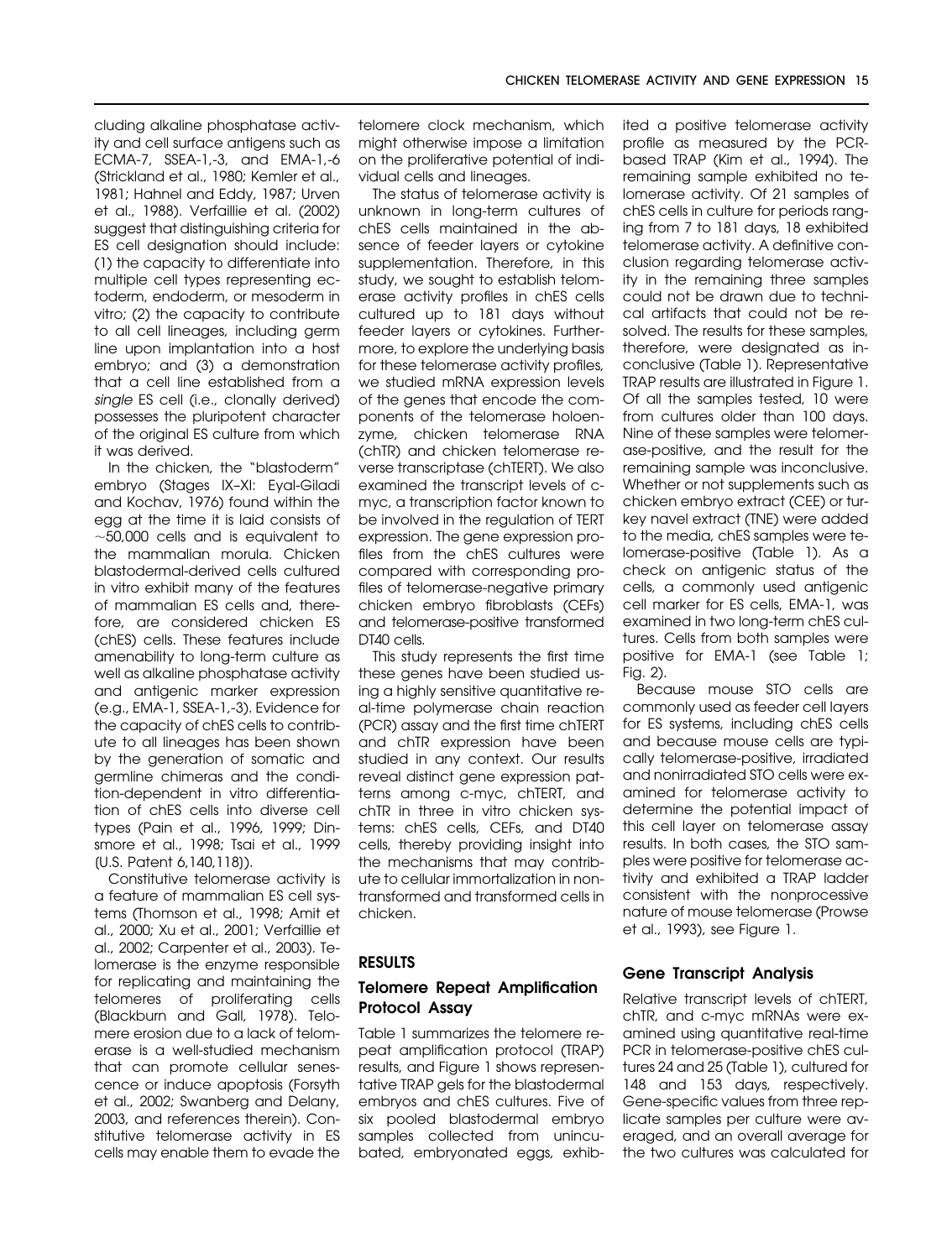| TABLE 1. Summary of Telomerase Profiles of Blastodermal Embryos and Chicken Embryonic Stem Cells<br>in Culture to 181 Day <sup>a</sup> |            |                      |                 |            |            |                                    |  |
|----------------------------------------------------------------------------------------------------------------------------------------|------------|----------------------|-----------------|------------|------------|------------------------------------|--|
| Telomerase                                                                                                                             |            |                      |                 |            |            |                                    |  |
| Sample                                                                                                                                 | <b>DIC</b> | Source material      | activity        | <b>CEE</b> | <b>TNE</b> | Other                              |  |
| 1                                                                                                                                      |            | <b>BD</b> embryos    | $^{+}$          |            |            | Source for samples<br>7, 11-17, 21 |  |
| $\overline{2}$                                                                                                                         |            | $\pmb{\mathfrak{c}}$ | $^{+}$          |            |            |                                    |  |
| 3                                                                                                                                      |            | $\alpha$             | $^{+}$          |            |            |                                    |  |
| 4                                                                                                                                      |            |                      | $^{+}$          |            |            |                                    |  |
| 5                                                                                                                                      |            | $\epsilon$           | $^{+}$          |            |            |                                    |  |
| 6                                                                                                                                      |            | $\alpha$             |                 |            |            |                                    |  |
| 7                                                                                                                                      | 7          | chES cells           | $+$             | No         | Yes        |                                    |  |
| 8                                                                                                                                      | 7          | $\mathbf{a}$         | $^{+}$          | <b>No</b>  | <b>No</b>  |                                    |  |
| 9                                                                                                                                      | 7          | $\epsilon$           | $^{+}$          | Yes        | No         |                                    |  |
| 10                                                                                                                                     | 7          | $\epsilon$           | $^{+}$          | Yes        | Yes        |                                    |  |
| 11                                                                                                                                     | 7          |                      | $^{+}$          | No         | <b>No</b>  |                                    |  |
| 12                                                                                                                                     | 14         |                      | $^{+}$          | No         | Yes        |                                    |  |
| 13                                                                                                                                     | 14         |                      | $^{+}$          | No         | No         |                                    |  |
| 14                                                                                                                                     | 28         |                      | $^{+}$          | <b>No</b>  | <b>No</b>  |                                    |  |
| 15                                                                                                                                     | 28         |                      | IC              | <b>No</b>  | Yes        |                                    |  |
| 16                                                                                                                                     | 56         |                      | $^{+}$          | Yes        | No         |                                    |  |
| 17                                                                                                                                     | 56         |                      | IC              | <b>No</b>  | No         |                                    |  |
| 18                                                                                                                                     | 105        |                      | $^{+}$          | Yes        | No         | Membrane                           |  |
| 19                                                                                                                                     | 105        |                      | $^{+}$          | Yes        | No         |                                    |  |
| 20                                                                                                                                     | 105        |                      | $^{+}$          | <b>No</b>  | No         |                                    |  |
| 21                                                                                                                                     | 122        |                      | IC              | Yes        | No         | $EMA-1 +$                          |  |
| 22                                                                                                                                     | 126        |                      | $^{+}$          | Yes        | No         |                                    |  |
| 23                                                                                                                                     | 126        |                      | $^{+}$          | <b>No</b>  | <b>No</b>  |                                    |  |
| 24                                                                                                                                     | 148        | $\epsilon$           |                 | Yes        | No         | $EMA-1 +$                          |  |
| 25                                                                                                                                     | 153        | $\epsilon$           | $^{+}$          | Yes        | No         | Samples 24 and 25<br>related       |  |
| 26                                                                                                                                     | 181        | $\epsilon$           | $\! + \!\!\!\!$ | Yes        | No         |                                    |  |
| 27                                                                                                                                     | 181        | $\pmb{\epsilon}$     | $^{+}$          | No         | No         |                                    |  |

aDIC, days in culture; BD embryos, pooled blastodermal embryos; chES, cultured chicken embryonic stem cells. Telomerse activity: +, positive; –, negative; IC, inconclusive (see Results section); CEE, chicken embryo extract (see Experimental Procedures section); TNE, turkey navel extract (see Experimental Procedures section and U.S. Patent 6,140,118). Other, culture samples 7, 11-17, and 21 were related, that is, derived from the same group of blastodermal embryos (sample 1) but cultured to different time points to assay for telomerase activity; culture sample 18 cells were grown on a membrane insert (see Experimental Procedures section); culture samples 24 and 25 were also related but grown for different lengths of time, and these samples were used for transcript analysis (see text); EMA-1 +, cells were positive for the ES cell surface marker (from sister cultures to these samples, i.e., derived from the same source). Yes, extract added; No, extract not added.

each gene. The chES results were compared with those from early passage  $(-5$  population doublings) CEFs and results from DT40 cells as described in the methods below.

Figure 3 illustrates the relative mRNA levels of chTERT, chTR, and cmyc among the three cell systems examined. Surprisingly, detectable levels of chTERT were observed in telomerase-negative CEFs. The chES cells exhibited moderately high levels of both chTR and chTERT (11-fold and 15-fold elevation, respectively) in comparison to early passage CEFs. In contrast, the mRNA levels of c-myc were similar in chES cells and CEFs. The DT40 mRNA levels for all

three genes were dramatically higher when compared with the CEFs, 155-, 282-, and 324-fold higher for chTERT, c-myc, and chTR, respectively. When compared with chES cells, the DT40 values for c-myc, ch-TERT, and chTR were 10-, 30-, and 282-fold higher, respectively. Of interest, the chTERT/chTR ratios for chES cells and CEFs were the same, 6.4 to 1, whereas the chTERT/chTR ratio in DT40 cells was 3.1 to 1 (Fig. 4).

# **DISCUSSION**

In this study, we examined the expression of telomerase and telomerase-related genes in chES cells in culture, comparing and contrasting chES expression patterns to patterns seen in CEFs and DT40 cells, thereby contributing new information regarding telomerase activity and the telomere clock mechanism to the field of chicken stem cell biology. A majority of the blastoderm embryo samples derived from unincubated eggs (in vivo samples, i.e., no culturing) exhibited telomerase activity that is consistent with previous reports (Taylor and Delany, 2000; Swanberg and Delany, 2003). A majority of cultured chES cells derived from the blastodermal embryos also exhibited telomerase activity. The chES cells exhibited telomerase ac-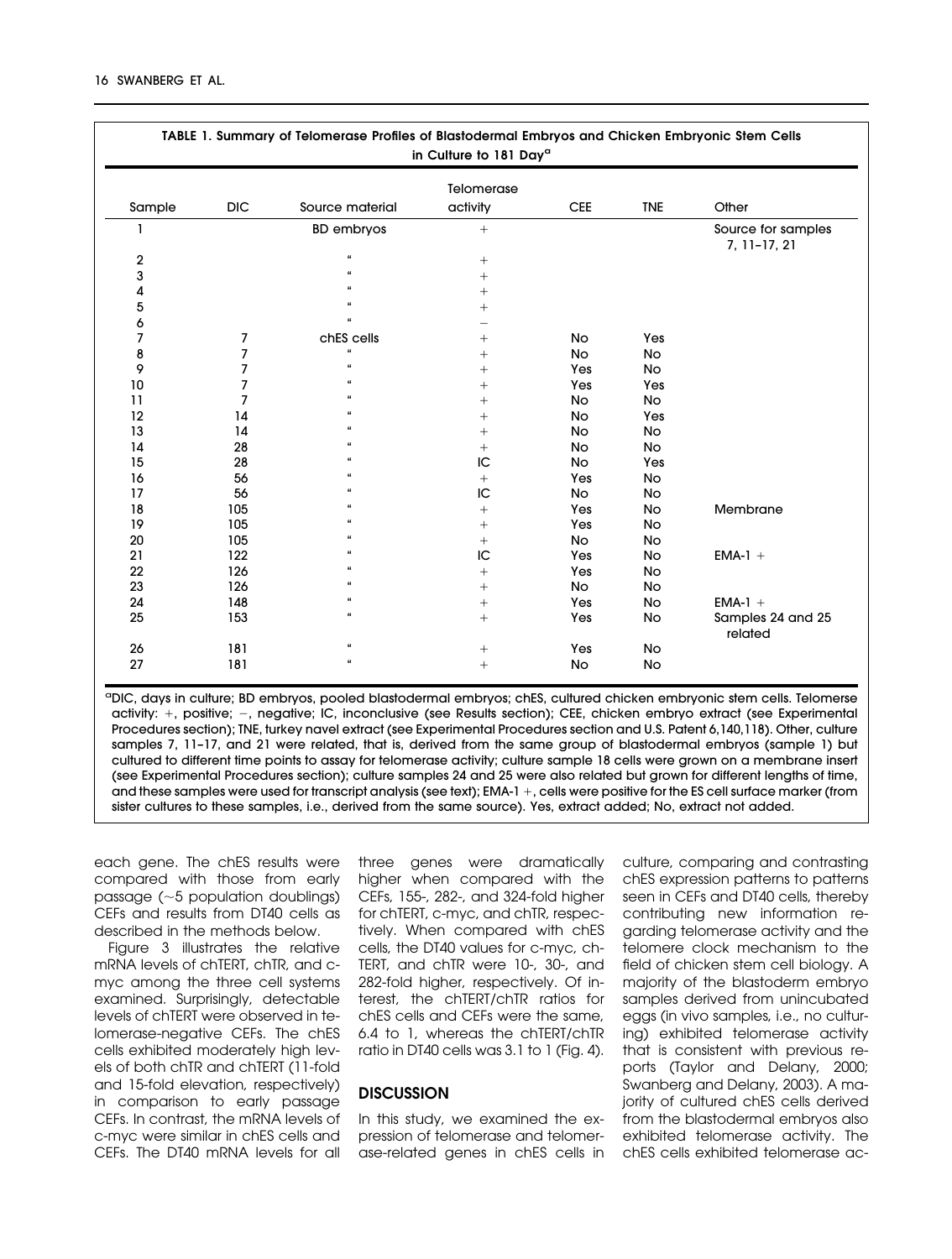

Fig. 1. Telomere repeat amplification protocol (TRAP) assay results illustrating telomerase activity profiles in cultured chicken embryonic stem (ES) cells (chES) and mouse STO cells. Representative TRAP assay results for chES cultures at 7, 14, 126, 153, and 181 days in culture. The positive telomerase activity of nonirradiated mouse STO cells is also shown. The polymerase chain reaction (PCR) -based TRAP assay detects the stepwise addition of TTAGGG repeats to an oligonucleotide primer by primer extension if telomerase is present in the sample extract. Controls include buffer only (negative control,  $-$ ) and Hamburger and Hamilton (1951) stage 4 embryo (positive control, +). Arrowheads indicate the 36-bp PCR internal control amplicon. Presence of the control amplicon indicates that the PCR reaction was successful; thus, a "negative" TRAP assay result was not due to faulty PCR.



**Fig. 2.** EMA-1 status of chicken embryonic stem (chES) cells in culture. **a:** chES cells by phase optics illumination. **b:** The same cells with a positive staining pattern detected by indirect immunofluorescence using a monoclonal antibody against EMA-1. EMA-1 is a primordial germ cell surface marker used to identify ES cells.

tivity, regardless of which of several conditions were used to grow the cells. The results support the conclusion that telomerase activity is a general feature of chES cells in culture, as also observed for mammalian ES cells.

Our results are consistent with a prior study that reported positive telomerase activity in chicken embryonic cells (designated CECs) grown in vitro long-term (Pain et al., 1996). However, in that study, the CECs were grown on STO feeder cell layers and, in some cases, in the pres-

ence of specific growth factors such as leukemia inhibitory factor. ES culture systems often use feeder cell layers, such as mouse STO cells, to provide growth factors that maintain ES cells in an undifferentiated state (Park et al., 2003; Rippon and Bishop, 2004). In our study, STO cells were found to exhibit telomerase activity (see Fig. 1). Therefore, the use of mouse STO cells as feeder layers in chES culture systems should be regarded as a confounding factor when using telomerase activity as a biomarker for ES cell status.

During embryonic development, both human and chicken tissues exhibit down-regulation of telomerase activity coincident with organogenesis and somatic differentiation (Forsyth et al., 2002; Delany et al., 2003). Down-regulation of telomerase is considered a sign of differentiation (Sharma et al., 1995). Here, we found that telomerase is active in proliferating, telomerase-positive chES cells that exhibit moderately elevated levels of TERT and TR expression compared with telomerase negative CEFs (Swanberg and Delany, 2003), which are derived from cells of E11 embryos wherein organogenesis and differentiation of cell layers is essentially complete. We also found that c-myc does not appear to be dysregulated in telomerase-positive chES cells that exhibit elevated levels of chTERT and chTR mRNA (compared with telomerase-negative CEFs). In fact, the levels of c-myc expression were identical in the CEFs and chES cells. In contrast, c-myc mRNA is considerably elevated in telomerase-positive, transformed DT40 cells, accompanied by 10- and 30-fold increases in chTERT and chTR (compared with chES cells).

Levels of c-myc mRNA in DT40 cells were dramatically higher than in either chES cells or CEFs (282-fold higher). High expression of c-myc mRNA in DT40s was reported previously (Baba et al., 1985; Neiman et al., 2001) and is attributed to activation of the c-myc gene by the transforming agent, avian leucosis virus. Several studies suggest that c-myc re-activates telomerase in transformed cells by inducing expression of the catalytic subunit TERT (Wu et al., 1999). The c-myc protein mediates transcriptional activity of a target gene through binding to E-box elements with the core sequence CACGTG located in the promoter or enhancer region of the target (Kuramoto et al., 1999). Interestingly, Falchetti et al. (1999) found that telomerase activity emerged in v-myc-transformed avian cells that previously had been telomerasenegative.

Chicken TERT was only recently cloned, sequenced, and analyzed for regulatory features. The chTERT regulatory sequence was found to contain one E-box and chTR 3' se-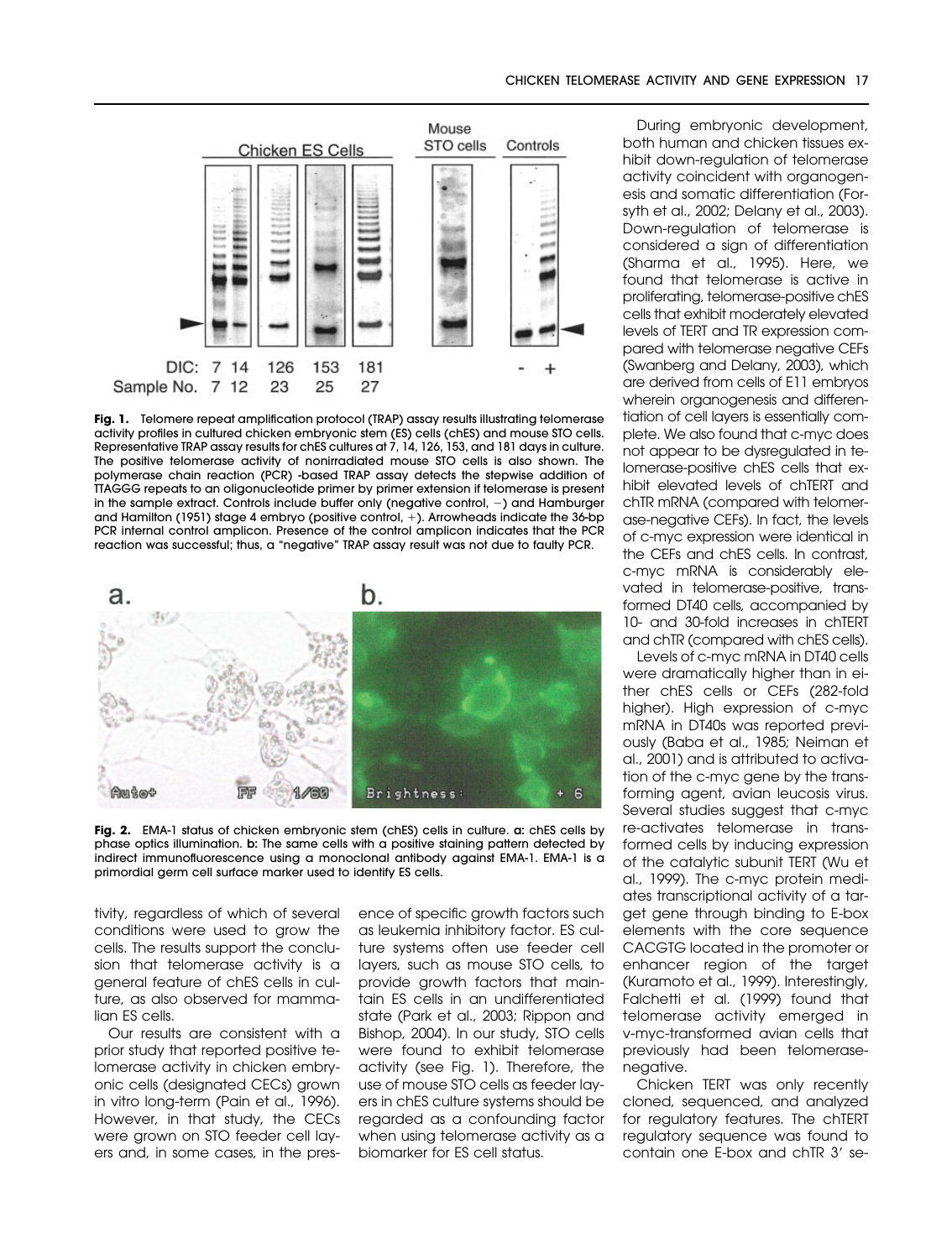quences contain c-myc binding sites, suggesting that TR may also be subject to regulation by c-myc (Delany and Daniels, in press; Delany and Daniels, 2003). DT40 chTR levels in this study were 324-fold higher than found in CEFs and the chTERT/ chTR ratio in DT40 cells was 3.1 to 1 as opposed to the 6.4 to 1 ratio observed in CEFs and chES cells. These ratios are noteworthy as TR up-regulation is a hallmark of some human cancers (Avilion et al., 1996, Soder et al., 1997, 1998; Naito et al., 2001).

Chicken and human share many features of the telomere clock mechanism, including telomere shortening and down-regulation of telomerase in most somatic cells (Delany et al., 2003). Regulated expression of c-myc, chTERT and chTR is a feature of normally proliferating human cell populations, including embryonic stem cells. On the other hand, dys-regulation of c-myc accompanied by reactivation or overexpression of telomerase is a common attribute of the transformed phenotype in many human cancers. Substantial evidence in human suggests that c-myc can induce transcription of TERT, which is thought to be a rate-limiting determinant in the activation of telomerase. The results of this study are consistent with the human model in that telomerase activity is moderately up-regulated in proliferating embryonic stem cells (e.g., chES), which require stable telomeres to endure multiple rounds of cell division; down-regulated in differentiated, lifespan-limited cells (e.g., CEFs); and dramatically upregulated in immortalized, transformed cells (e.g., DT40 cells) for which uncontrolled proliferation is associated with c-myc dysregulation and telomerase activity.

# **EXPERIMENTAL PROCEDURES Chicken Embryonic (chES) Cells**

Blastoderm embryos from unincubated SJ line chicken eggs (Stages IX–XI, Eyal-Giladi and Kochav, 1976) were harvested in unsupplemented LM medium (8.8 g/L Leibowitz L-15, 5.0 g/L McCoy 5A, 1.5 g/L NaHCO<sub>3</sub>), gently agitated, and then spun at





**Fig. 3.** Relative transcript levels of c-myc, chicken telomerase reverse transcriptase (ch-TERT), and chicken telomerase RNA (chTR) mRNA in chicken embryo fibroblasts (CEFs), chicken embryonic stem (chES) cells, and DT40 cells. Analysis was conducted by real-time TaqMan polymerase chain reaction using the comparative  $C_t$  method. Results shown in  $a$ indicate fold differences in mRNA levels among the cell types. Six chES replicates (148 or 153 days in culture) were averaged. Values from six DT40 cultures were also averaged. These averages for chES and DT40 cultures were calibrated against early-passage CEFs, which were set to a value of 1. In **b**, the fold differences in mRNA levels for DT40 and chES cells are compared (chES values set to 1).

 $200 \times g$  for 5 min to remove yolk material. The supernatant was withdrawn and the blastodermal embryos were resuspended in 25 ml of LM in a 50-ml tube. After adding LM, the embryos were manually shaken for 30 sec to dissociate the tissue into individual cells or small clumps of cells, poured through a 100-µm cell strainer (Falcon), and plated at  $\sim$  2  $\times$  10<sup>5</sup> cells/ml. Cell cultures were grown in 100-mm cell culture plates at  $39^{\circ}$ C with  $5\%$  CO<sub>2</sub> in LM medium with 20% fetal bovine serum, 2.0 mM Glutamax (GIBCOBRL), 8.0 mM additional NaHCO $_3$ , 1.0 mM sodium pyruvate, 5  $\mu$ g/ml gentamicin, and 4 g/ml Fungizone. In some cases, cells were grown on a Costar Transwell 75-mm polycarbonate membrane insert with  $0.4$ - $\mu$ m pores for maximum exposure to the medium.

In some culture systems, 5% CEE and/or TNE (Tsai et al., 1999 [U.S.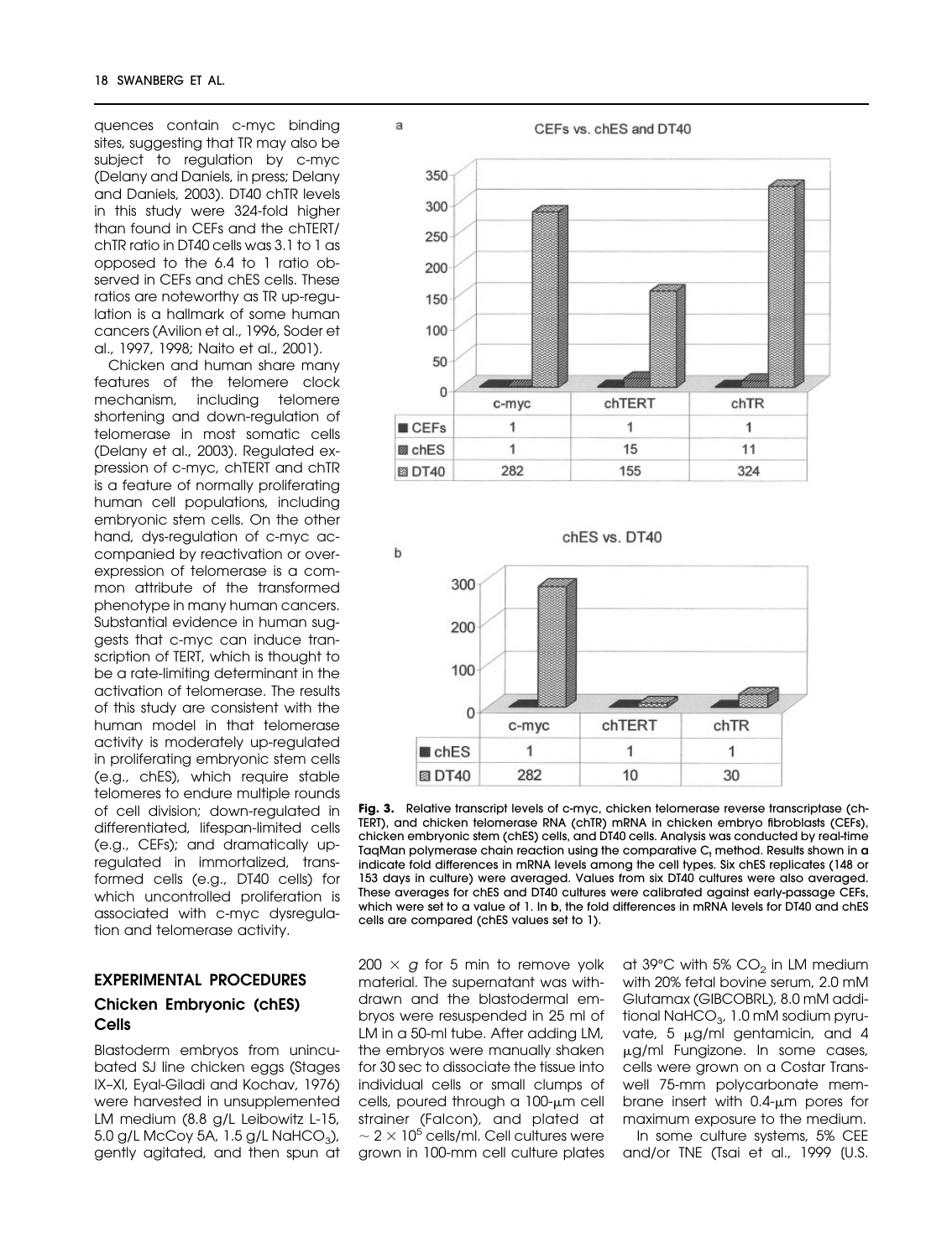

**Fig. 4.** Ratios of telomerase gene transcripts in chicken embryonic stem (chES) cells, chicken embryo fibroblasts (CEFs), and DT40 cells. Ratio of chicken telomerase reverse transcriptase (chTERT) to chicken telomerase RNA (chTR) transcripts is 6.4 to 1 in chES cells and CEFs. In contrast, the ratio in DT40 cells is 3.1 to 1. Both chTERT and chTR are upregulated in DT40s, but this up-regulation is not proportional.

Patent 6,140,118]) were added to the culture medium to assess their effect on cell growth. Samples from chES cultures 24 and 25 (Table 1), cultured for 148 and 153 days, respectively, were used in the transcript analysis.

# CEE preparation.

Three hundred embryonic day (E) 10 chicken embryos were added to 100 ml of unsupplemented LM medium. The medium was poured off, centrifuged briefly to remove red blood cells, and then added back to the tissue. This mixture was homogenized in a blender for 1 min, transferred to a plastic centrifuge bottle, incubated at 4°C for 1 hr, and frozen at  $-80^{\circ}$ C. The extract was thawed and refrozen an additional two times. The extract was centrifuged at 7,000 rpm in a Sorvall GS3 rotor for 1 hr, dispensed into 50-ml aliquots, and frozen at  $-80^{\circ}$ C. After adding CEE to the growth medium, the complete medium was sterilized by filtration.

# TNE.

The small opening in the abdominal area of an avian embryo, sometimes referred to as the "navel," is in reality the opening to the yolk sac stalk. TNE was prepared from hatching turkey embryos by excising and

homogenizing the skin around the umbilical cord as described in detail in U.S. Patent 6,140,118 (Tsai et al., 1999).

## EMA-1 detection.

Status of the primordial germ cell surface marker EMA-1 was examined on chES culture by indirect immunofluorescence. A mouse anti–EMA-1 (IgM) was obtained from the Developmental Studies Hybridoma Bank (Department of Biological Sciences, University of Iowa, 007 Biology Building East, Iowa City, IA 522542). Biotinylated goat anti-mouse IgM  $(\mu$ chain specific) and fluorescein isothiocyanate (FITC) -conjugated Streptavidin were obtained from Sigma (St. Louis, MO). The EMA-1 antibody was used at 1:100 dilution. The remaining antibodies were used at the manufacturer's recommended dilution. The cells were stained and analyzed in the dish in which they were grown. Cells were incubated with the anti–EMA-1 monoclonal antibody for 20 min, washed with medium three times, incubated with the goat anti-IgM for 20 min, washed three times with medium, incubated with FITC-Strepavidin for 5 min, and washed three times with PBS. The cells were examined by using a Leica DM1RB (inverted ultraviolet microscope) fitted with an Optronics DE1-750 CE digital output image capture system.

# **CEFs**

CEFs were isolated from six E11 embryos from the UCD 003 line and maintained as described in Swanberg and Delany (2003). Values from six cultures were averaged for the transcript analysis.

# **DT40 Cells**

DT40 cells were obtained from the American Type Culture Collection (ATTC CRL-2111) and from Dr. Jean-Marie Buerstedde (GSF-National Research Center for Environment and Health, Neuherberg, Germany). Culture conditions were followed as outlined previously (see Media I Formulation section in Chang and Delany, 2004). Three cultures from each DT40 source were used for transcript analysis; a final value was derived from the average of the six cultures, as the individual culture results were similar.

# **Telomerase Activity Detection**

Cell extracts for the telomerase assay were prepared from cell pellets (blastodermal embryos, CEFs, DT40) or directly from aliquots of irradiated and nonirradiated STO cells on receipt from ATCC (catalog nos. CRL-1503 and 56-X). Extracts were prepared and analyzed according to manufacturer's directions by using the TRAPeze Telomerase Detection Kit (Serologicals Corporation), which is based on the telomeric repeat amplification protocol (TRAP; Kim et al., 1994).

# **Gene Transcript Analysis by Quantitative Real-Time TaqMan PCR**

# Theoretical basis.

In traditional PCR, reactions are characterized by analysis of a product that has accumulated after a predetermined number of cycles. With real-time PCR, reactions are characterized by the point at which amplification of a target molecule is first detected. The greater the quantity of the target molecule in the re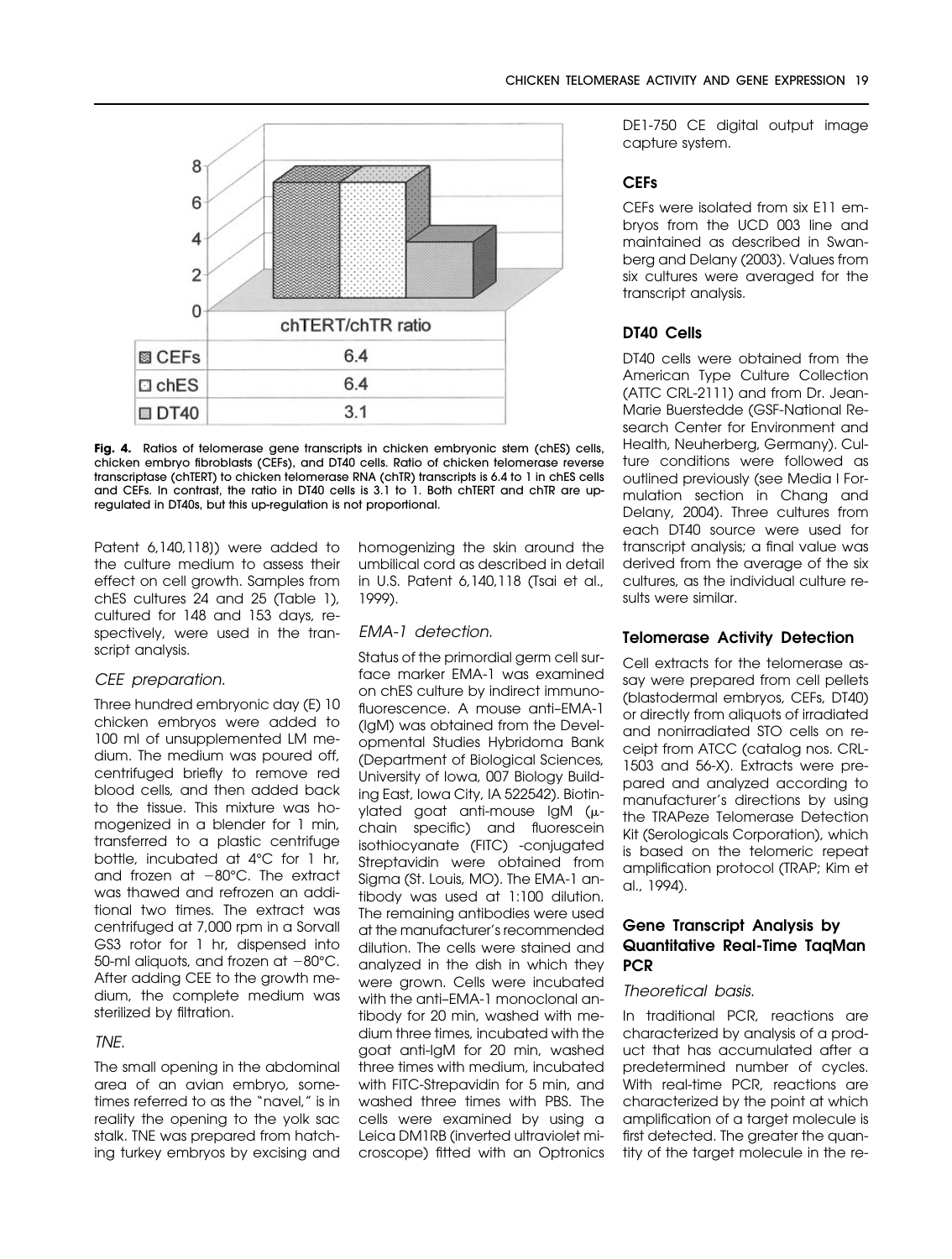action mix, the earlier a significant (above background) increase in fluorescence is observed. The threshold cycle (C<sub>t</sub>) is defined as the fractional cycle number at which fluorescence generated by cleavage of a probe for the target molecule exceeds a set threshold above the baseline (Bièche et al., 2000).

### Primers and probes.

Primers and probes were developed for each of the three target genes (chTERT, chTR, and c-myc) as well as for three housekeeping genes for normalization purposes (housekeeping genes including glyceraldehyde-3-phosphate dehydrogenase [GAPDH, GenBank CB018343], chicken transferrin receptor [GenBank X55348.1], and chicken ribosomal protein L10 [GenBank CB271063]). Chicken GAPDH mRNA levels were found to show the least standard deviation for all samples examined; therefore, GAPDH values were used to normalize the target gene values. Primers and probes were selected with Primer Express software (Applied Biosystems, Foster City, CA) and are shown in Table 2.

#### Sample preparation.

Cells (chES, CEFs, DT40) were washed with ice-cold PBS and lysed in 0.8 ml of  $1 \times$  AB lysis buffer (Applied Biosystems). Total RNA was extracted from the lysates using a 6700 automated nucleic acid workstation (Applied Biosystems) according to the manufacturer's instructions.

## Reverse transcription reaction and real-time PCR.

Complementary DNA (cDNA) was synthesized by using 100 units of SuperScript III, 600 ng of random hexamer primers, 10 U of RNaseOut, and 1 mM dNTPs (all reagents from Invitrogen, Carlsbad, CA) in a final volume of 40  $\mu$ l. The reverse transcription reaction proceeded for 120 min at  $50^{\circ}$ C. After addition of 60  $\mu$  of water, the reaction was terminated by heating for 5 min to 95°C and cooling on ice.

Each PCR reaction contained 400 nM primer and 80 nM TaqMan probe for the respective TaqMan system and commercially available PCR

|        | <b>NCBI</b>   |                                      |  |  |  |
|--------|---------------|--------------------------------------|--|--|--|
| Gene   | accession no. | Primers and probes (5'-3')           |  |  |  |
| chTR   | AF221938      | Forward-CTCCGCTGTGCCTAACCCTAAT       |  |  |  |
|        |               | Reverse-TCGCCCCCTGAAAGTCAG           |  |  |  |
|        |               | Probe-AATTGATGGTGCTGTCGCCGCG         |  |  |  |
| chTERT | AY505016      | Forward-GTCAGAGCGAAGTCATCACAAGAAT    |  |  |  |
|        |               | Reverse-TGGCAAAACTCTGAAGTGACAAC      |  |  |  |
|        |               | Probe-ATGGATACTCCTTGCTGGATGAGAA      |  |  |  |
| c-myc  | X68073        | Forward-AGCGACTCGGAAGAAGAACAAG       |  |  |  |
|        |               | Reverse-ATCGACTTCGCTTGCTCAGACT       |  |  |  |
|        |               | Probe-AGAAGATGAGGAAATCGATGTCGTTACA   |  |  |  |
| GAPDH  | CB018343      | Forward-TTGTTTCCTGGTATGACAATGAGTTT   |  |  |  |
|        |               | Reverse-CTCACTCCTTGGATGCCATGT        |  |  |  |
|        |               | Probe-ATACAGCAACCGTGTTGTGGACTTGATGGT |  |  |  |

mastermix (TaqMan Universal PCR Mastermix, Applied Biosystems) containing 10 mM Tris-HCl (pH 8.3), 50 mM KCl, 5 mM  $MgCl<sub>2</sub>$ , 2.5 mM deoxynucleotide triphosphates, 0.625 U AmpliTaq Gold DNA polymerase per reaction, 0.25 U of AmpErase UNG per reaction, and  $5 \mu l$  of the diluted cDNA sample in a final volume of 12 l. The samples were placed in 96 well plates and amplified in an automated fluorometer (ABI PRISM 7700 Sequence Detection System, Applied Biosystems). Standard amplification conditions were used: 2 min at 50°C, 10 min at 95°C, 40 cycles of 15 sec at 95°C, and 60 sec at 60°C. Fluorescence signals were collected during annealing and  $C_t$  values were extracted with a threshold of 0.04 and baseline values of 3–15.

## Relative quantitation of gene transcription.

Transcript values were derived using the comparative  $C_t$  method (User Bulletin 2, Applied Biosystems) and are reported as relative transcription levels. In brief, the housekeeping gene, GAPDH was used to normalize the  $C_t$  values of the target genes ( $\Delta C_{\scriptscriptstyle\dagger}$ ). The  $\Delta C_{\scriptscriptstyle\dagger}$  was calibrated against target gene values for early passage CEFs or chES cells  $(\Delta \Delta C_{\dagger})$ . The relative linear amount of target molecules relative to the calibrator was calculated by  $2^{-\Delta\Delta CT}$ . Therefore, all gene transcription is expressed as an n-fold difference relative to the calibrator chosen for a particular analysis.

### **ACKNOWLEDGMENTS**

We thank Dr. Christian Leutenegger of the Lucy Whittier Molecular and Diagnostic Core Facility, University of California–Davis, for expertise pertaining to the TaqMan experiments. S.E.S. was supported by an Austin Eugene Lyons Fellowship (University of California-Davis) and a Glenn/AFAR Scholarship for Research in the Biology of Aging. M.E.D. was funded by the USDA-NRI-CGP, and J.B.D. was funded by the Fredrick Cancer Research Facility (FCRF) of the National Cancer Institute, National Institutes of Health. Support and advice from Dr. Stephen Hughes, FCRF, is acknowledged.

### **REFERENCES**

- Amit M, Carpenter MK, Inokuma MS, Chiu CP, Harris CP, Waknitz MA, Itskovitz-Eldor J, Thomson JA. 2000. Clonally derived human embryonic stem cell lines maintain pluripotency and proliferative potential for prolonged periods of culture. Dev Biol 227:271–278.
- Avilion AA, Piatyszek MA, Gupta J, Shay JW, Bacchetti S, Greider CW. 1996. Human telomerase RNA and telomerase activity in immortal cell lines and tumor tissues. Cancer Res 56:645–650.
- Baba TW, Giroir BP, Humphries EH. 1985. Cell lines derived from avian lymphomas exhibit two distinct phenotypes. Virology 144:139 –151.
- Bièche I, Noguès C, Paradis V, Olivi M, Bedossa P, Lidereau R, Vidaud M. 2000. Quantitation of hTERT gene expression